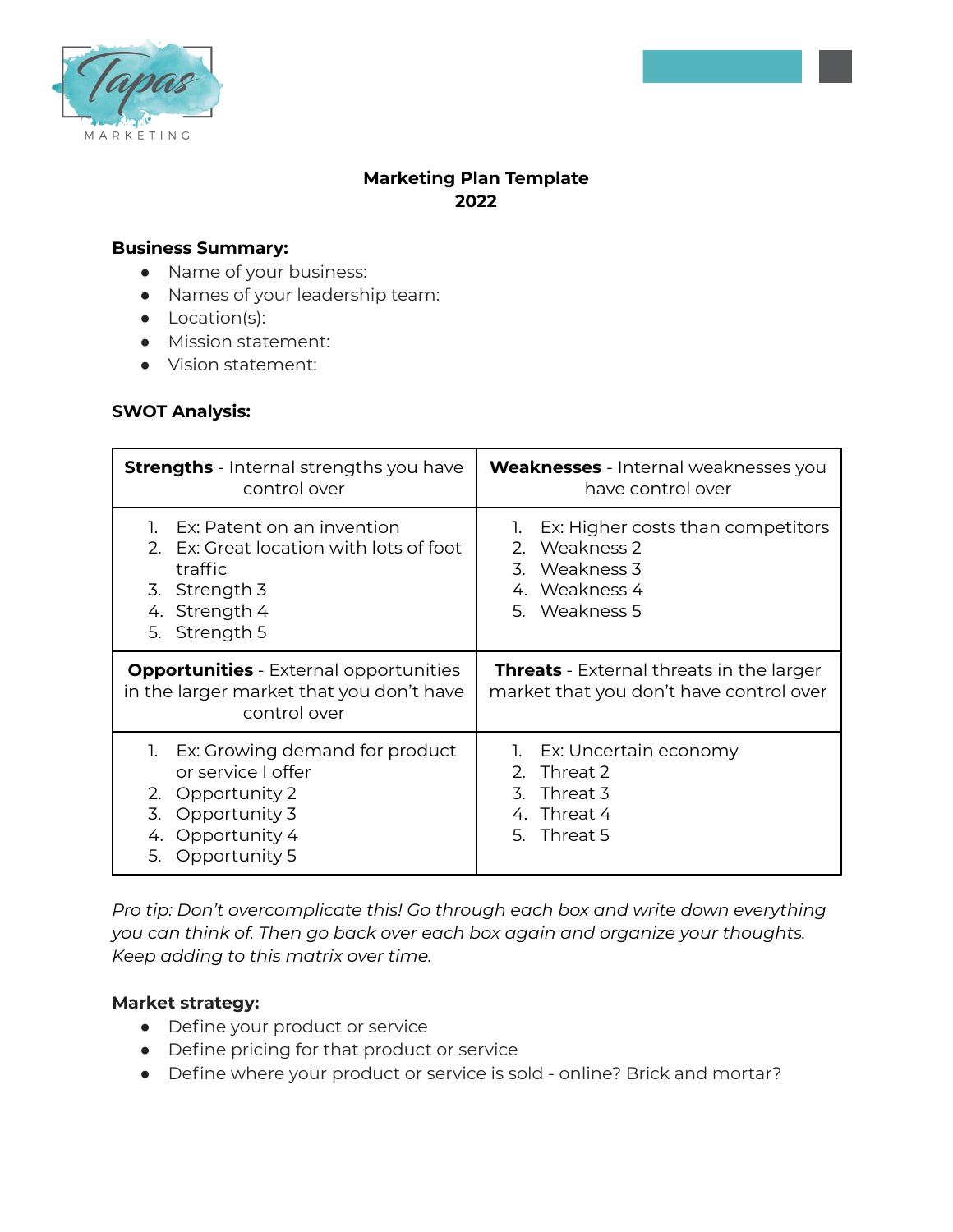

- Define how you currently promote your product or service? What marketing channels are you currently using?
- How does your brand position compare to your competitors?

# **Target market:**

- What industry is your product or service in?
- Competitive analysis assessment of the strengths and weaknesses of current and potential competitors. (see SWOT analysis above)
- Buyer [personas](https://blog.hubspot.com/marketing/buyer-persona-definition-under-100-sr) What does your ideal customer look like? Sound like? Where do they shop, live, spend their time?

## **Initiatives:**

- Overall company initiatives:
	- Ex: To open one new location.
	- Ex: To diversify my revenue stream by introducing one new product.
	- Ex: To improve customer service score above 90/100.
	- Ex: To rank #1 on Google for "best automotive shop in arizona"
- Marketing initiatives:
	- Ex: Focusing marketing efforts on email marketing.
	- Ex: Be consistent with my LinkedIn presence and engagement.
	- Ex: Testing influencer marketing to see if it's right for my brand.
	- Goals Specifically, what do you want to accomplish when the initiative is complete?
	- Metrics How will you track whether you are successful with the initiative or not?

## **Marketing channels:**

- Based on your target audience, where do your customers come from now?
- What marketing channels would you like to grow?
- What channels are your competitors using?
- Ex: LinkedIn, Google, Yelp, Facebook, referrals, wholesalers, agents/brokers, foot traffic, partnerships

## **Budget:**

- How much are you willing to invest per month in your marketing initiatives?
- Think about: staff, technology, software, investments paid to agencies and other outside suppliers, advertising costs, media spend

*Pro tip: this section isn't limited to dollars - think about how many hours you or a staff member can dedicate to meeting your marketing goals.*